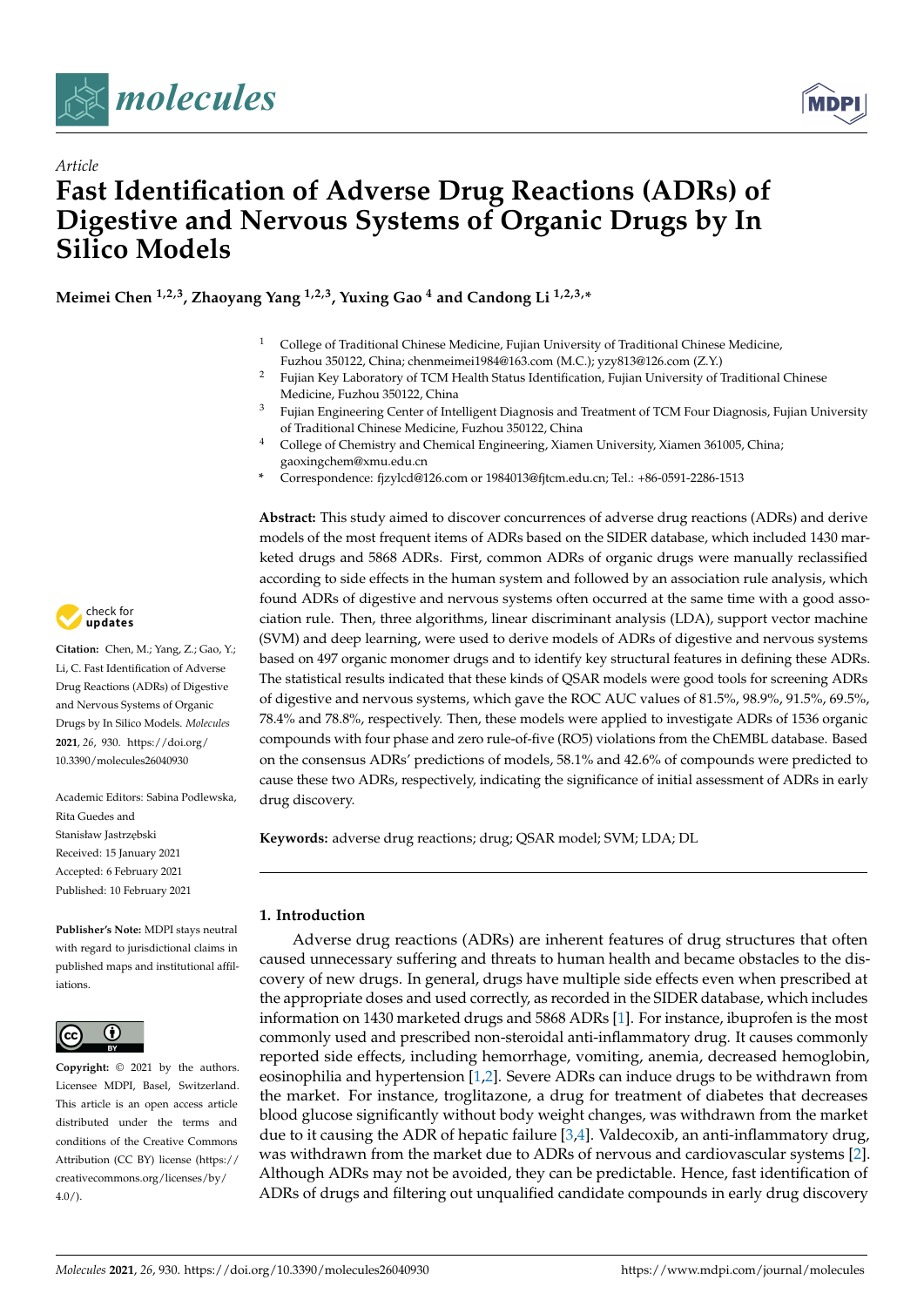play a significant role in the development of new drugs. There are many in vitro methods that screen for toxicological effects, including animal and various cell studies, reactive metabolites, human organ microsomes, etc. [\[4,](#page-10-3)[5\]](#page-10-4). However, there are usually some gaps in clinical practice. For instance, the hepatotoxic effects of some drugs in vivo of human and in vitro of animals may be contradictory, such as those of furosemide [\[6](#page-10-5)[,7\]](#page-10-6). Differences in acidity and transit time in the gastrointestinal tract between animals and humans can make the solubility and permeability of drugs vary greatly [\[8\]](#page-10-7). Additionally, ADRs that impair specific human functions (such as digestive and nervous systems) are difficult to evaluate by these methods. Meanwhile, drugs often have multiple side effects, which may involve some concurrences. Compared with experimental methods, predicting ADRs by in silico models is more time-saving, low-cost and effective.

For the above reasons, human in vivo data are preferable for the identification of associated ADRs of drugs and discovery of their structural characteristics by QSAR modeling, and play a crucial role in filtering out unqualified candidate compounds in early drug discovery. QSAR models apply linear and non-linear algorithms to associate chemical structures with specific activities or properties, which have become increasingly popular in many fields for predicting compound properties, e.g., toxicity, physical properties and biological activity  $[9]$ . To date, the QSAR models of hepatotoxicity, cardiotoxicity and nephrotoxicity are commonly reported in light of the relatively clear mechanisms of these ADRs. Pan et al. and Huang et al. developed QSAR models of hepatotoxicity to evaluate hepatotoxicity of traditional Chinese medicines based on the Liver Toxicity Knowledge Base [\[10,](#page-10-9)[11\]](#page-10-10). Ancuceanu et al. built computational models for predicting drug hepatotoxicity based on the DILIrank dataset by using machine learning algorithms [\[12\]](#page-11-0). Cai et al. built a QSAR model of cardiotoxicity by using a deep learning algorithm for risk assessment of hERG-mediated cardiotoxicities in drug discovery and postmarketing surveillance [\[13\]](#page-11-1). Satalkar et al. developed (QSAR) models for fatal drug- induced renal toxicity by using three algorithms, including simple K-means clustering, decision tree and linear regression analysis [\[14\]](#page-11-2). Sun et al. developed QSAR classification models to predict potential nephrotoxic ingredients in traditional Chinese medicines by using SVM and ANN [\[15\]](#page-11-3).

There has not yet been an association analysis of ADRs and QSAR models of ADRs whose mechanisms of action are vague and not easily tested by traditional experimental methods, such as ADRs of digestive and nervous systems. Therefore, this study aimed to discover patterns of concurrences of ADRs among marketed organic drugs, derive models of the most frequent items of ADRs, and mine out key structural features in defining these ADRs based on the SIDER database, which includes 1430 marketed drugs and 5868 ADRs. Firstly, we reclassified common ADRs into seven systematic categories according to side effects in the human system and applied an association rule algorithm named a priori to discover patterns of concurrences of seven ADRs, which found that ADRs of digestive and nervous systems often occurred at the same time with good rule support. Second, three algorithms, linear discriminant analysis (LDA), support vector machine (SVM) and deep learning (DL), were used to derive models of ADRs of digestive and nervous systems based on structures of marketed organic monomer drugs and mine out key structural features in defining these ADRs. Then, these models were simultaneously applied to investigate ADRs of digestive and nervous systems of 1536 organic compounds with four phase and zero rule-of-five (RO5) violations from the ChEMBL database.

## **2. Results and Discussions**

#### *2.1. Common ADRs of Marketed Organic Drugs*

According to the definition that an ADR is common if occurring at a frequency of greater than 10%, 566 organic drugs were identified as common ADR drugs after removing gold or ion compounds. According to side effects in the human body system, the common ADRs can be grouped into gastrointestinal toxicity, nervous system reaction, allergy, hematopoietic system reaction, circulatory system reaction, hepatotoxicity reaction and uri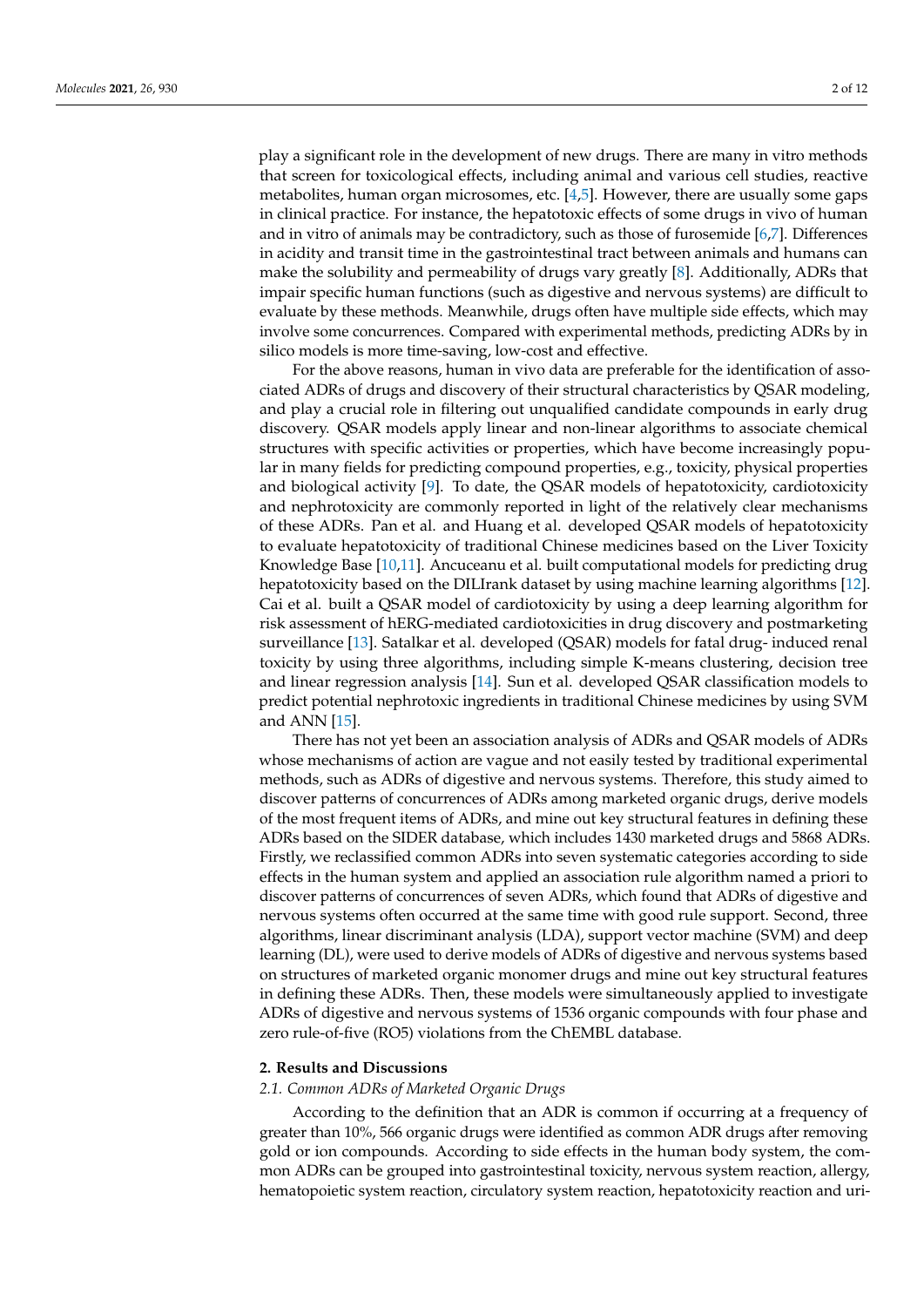nary system reaction. As listed in Table [1,](#page-2-0) it was found that 418 drugs had digestive system toxicity, 259 drugs had allergies, and 442 drugs had nervous reactions, 99 drugs caused urinary system reactions, 108 drugs had hematopoietic system reactions, and 75 drugs induced hepatotoxic reactions, respectively.

**Table 1.** Some common adverse drug reaction (ADR) information on drugs in the SIDER database.

<span id="page-2-0"></span>

| ID           | <b>ADR Categories</b>      | <b>Main Items of ADRs</b>                                                                                                                                                                                                                                                                                | No. of Drugs |
|--------------|----------------------------|----------------------------------------------------------------------------------------------------------------------------------------------------------------------------------------------------------------------------------------------------------------------------------------------------------|--------------|
| $\mathbf{1}$ | Digestive system reactions | Abdominal pain; diarrhea; abdominal bloating; constipation;<br>gastrointestinal disorder; nausea; anorexia; digestion impaired;<br>gastrointestinal hemorrhage; flatulence; abnormal feces;<br>abdominal pain upper; vomiting; gastroesophageal reflux<br>disease, etc.                                  | 418          |
| 2            | Nervous reactions          | Abnormal involuntary movements; convulsion; headache;<br>balance disorder; dizziness; arthralgia; depression; paresthesia;<br>ataxia; amnesia; disorder sight; feeling abnormal; deafness;<br>abnormal behavior; nervous symptoms; etc.                                                                  | 442          |
| 3            | Allergy reactions          | Pruritus; dermatitis; dyspnea; injection site pain; rash<br>maculo-papular; erythema; acne; application site irritation;<br>anaphylactic shock; injection site reaction; application site<br>erythema; allergic contact dermatitis; seborrheic dermatitis;<br>blisters; etc.                             | 259          |
| 4            | Hepatotoxic reactions      | Alanine aminotransferase increased; liver function test<br>abnormal; hepatic encephalopathy; hepatic enzyme abnormal;<br>transaminases increased; hepatitis; hepatotoxicity; hepatic<br>failure: etc.                                                                                                    | 75           |
| 5            | Cardiovascular reactions   | Atrial fibrillation; cardiac output decreased; bradycardia;<br>angina pectoris; arrhythmia; acute coronary syndrome; arterial<br>insufficiency; cardiac disorder; angiopathy; atrial fibrillation;<br>cardiac murmur; cardiotoxicity; blood triglycerides increased;<br>ventricular arrhythmia; etc.     | 85           |
| 6            | Urinary reactions          | Urinary tract infection; dysuria; bladder pain; micturition<br>disorder; urinary hesitation; nephropathy toxic; renal failure;<br>renal tubular acidosis; blood creatinine increased; urinary<br>retention; albuminuria; hematuria; urethral disorder; chronic<br>kidney disease; protein in urine; etc. | 99           |
| 7            | Hematologic reactions      | Thrombocytopenia; anemia; coagulopathy; agranulocytosis;<br>eosinophilia; hemoglobin decreased; platelet count decreased;<br>activated partial thromboplastin time prolonged; white blood<br>cell count decreased; etc.                                                                                  | 108          |

## *2.2. Associations between ADRs of Organic Drugs*

Three key measures of interest for an association rule (support, confidence and lift) were used to select useful rules for the prediction of ADRs. As shown in Table [2,](#page-3-0) only one association rule was generated, which met the rule of minimum support of 50% and confidence of 80%. The derived association rule was about ADRs of digestive toxicity and nervous reactions, which has the rule support of 59.89%, confidence of 81.1% and lift of 1.04, respectively. This showed that ADRs of digestive and nervous systems often occurred at the same time with the rule support of about 60% and confidence of about 81%. It can be clearly concluded that ADRs of nervous and digestive system were the most frequent item-sets among common ADRs, and ADRs of digestive system can cause ADRs of nervous system, indicating that these two ADRs have some correlations. Thus, it is of great importance to develop QSAR models for understanding and predicting ADRs of nervous and digestive systems, which may eliminate drug candidates with such ADRs in early drug development and reduce the rate of attrition and decrease the cost of drug discovery.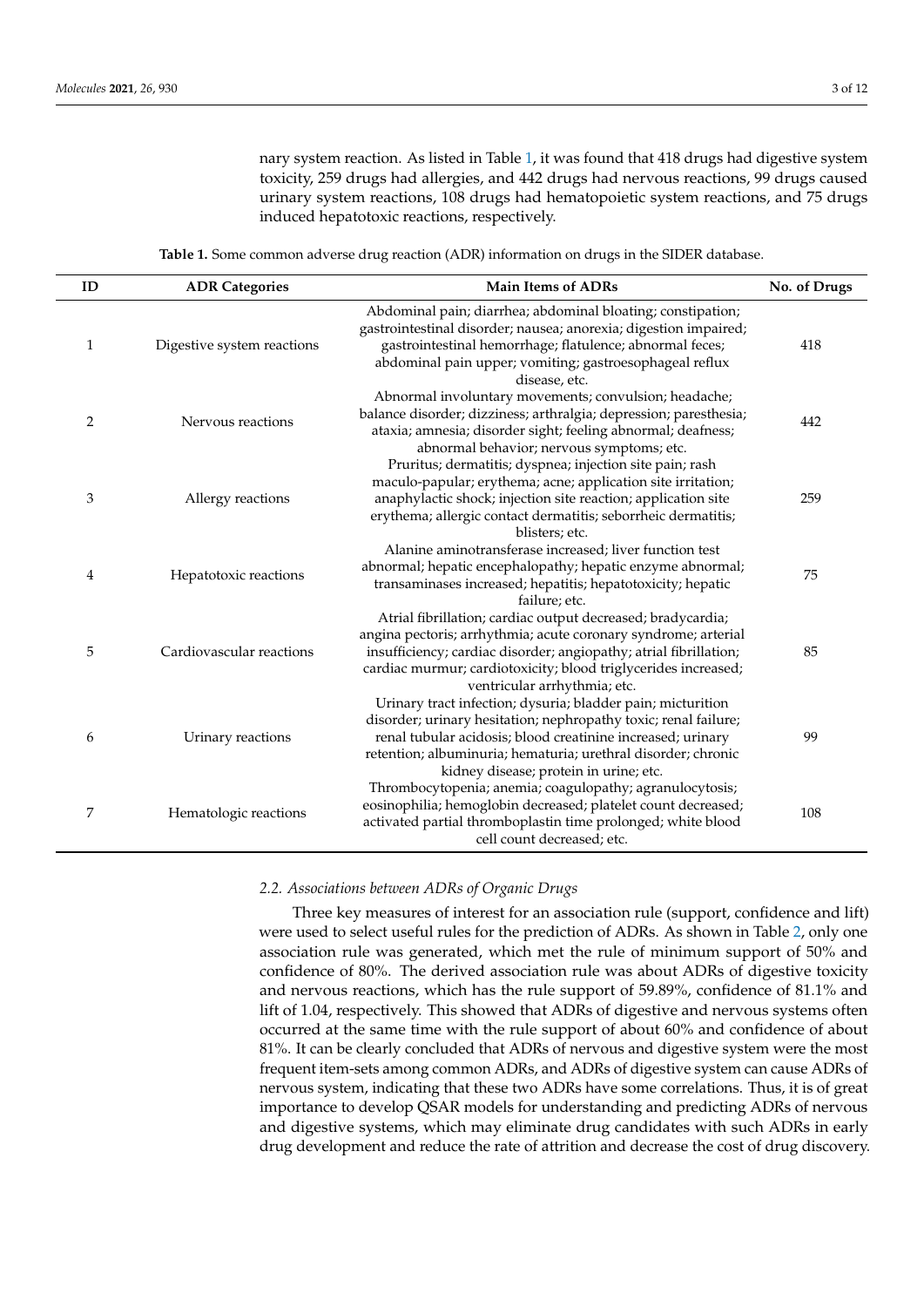| Molecules <b>2021</b> , 26, 930 | 4 O U |
|---------------------------------|-------|
|                                 |       |

<span id="page-3-0"></span>

| Consequent                | Antecedent                  | Instances | $Support\%$ | Confidence% | Rule Support% | Lift |
|---------------------------|-----------------------------|-----------|-------------|-------------|---------------|------|
| ADRs of nervous<br>system | ADRs of digestive<br>system | 418       | 73.85       | 81.1        | 59.89         | 1.04 |

**Table 2.** Results of association rule analysis of ADRs of organic drugs.

## *2.3. Dataset Splitting 2.3. Dataset Splitting 2.3. Dataset Splitting*

To investigate the chemical diversity of the modeling dataset, the Tanimoto similarity index was calculated based on FP2 fingerprints using Openbabel 2.3.0. Figure [1](#page-3-1) demonstrated the Tanimoto similarity indices among drugs ranged from 0.00 to 0.99. From the contour graph of Tanimoto similarity indices, it can be clearly noted that all structures of compounds had low similarity. Additionally, the average index of Tanimoto similarity was compounds had low similarity. Additionally, the average index of Tanimoto similarity compounds had low similarity. Additionally, the average index of Tanimoto similarity was only 0.17, which together indicated the significant chemical diversity of modeling dataset. Then, the cluster analysis of 497 drugs was performed by using descriptors and principal Then, the cluster analysis of 497 drugs was performed by using descriptors and principal component analysis, which led to discovery of 348 clusters of structural diversities. This result further indicated the great structural diversity of the drugs in the dataset. To ensure sult further indicated the great structural diversity of the drugs in the dataset. To ensure<br>the biggest structural diversity of the training set, the division of the training and test set chemicals was conducted based on the chemical space distribution of drugs in the cluster analysis. Consequently, 380 drugs were included in the training set and 117 drugs fell into the [tes](#page-3-2)t set. Figure 2 shows the chemical space distribution of the training set and test set, marked by "black diamond" and "red round" symbols, respectively.

<span id="page-3-1"></span>

Figure 1. A contour graph of Tanimoto Similarity Index to show the structural similarity of modeling dataset. The abscissa and ordinate are molecular IDs, respectively.

<span id="page-3-2"></span>

components of 130 descriptors. Black diamond represents training set; red round symbol represents  $\alpha$  130 descriptors. Black diamond represents training set; red round symbol represents training symbol represents training symbol represents training symbol represents to  $\alpha$ components of 130 descriptions. Black diamond represents training set; red round symbol repre-**Figure 2.** The chemical space distribution of training set and test set based on PC1, PC2 and PC3 test set.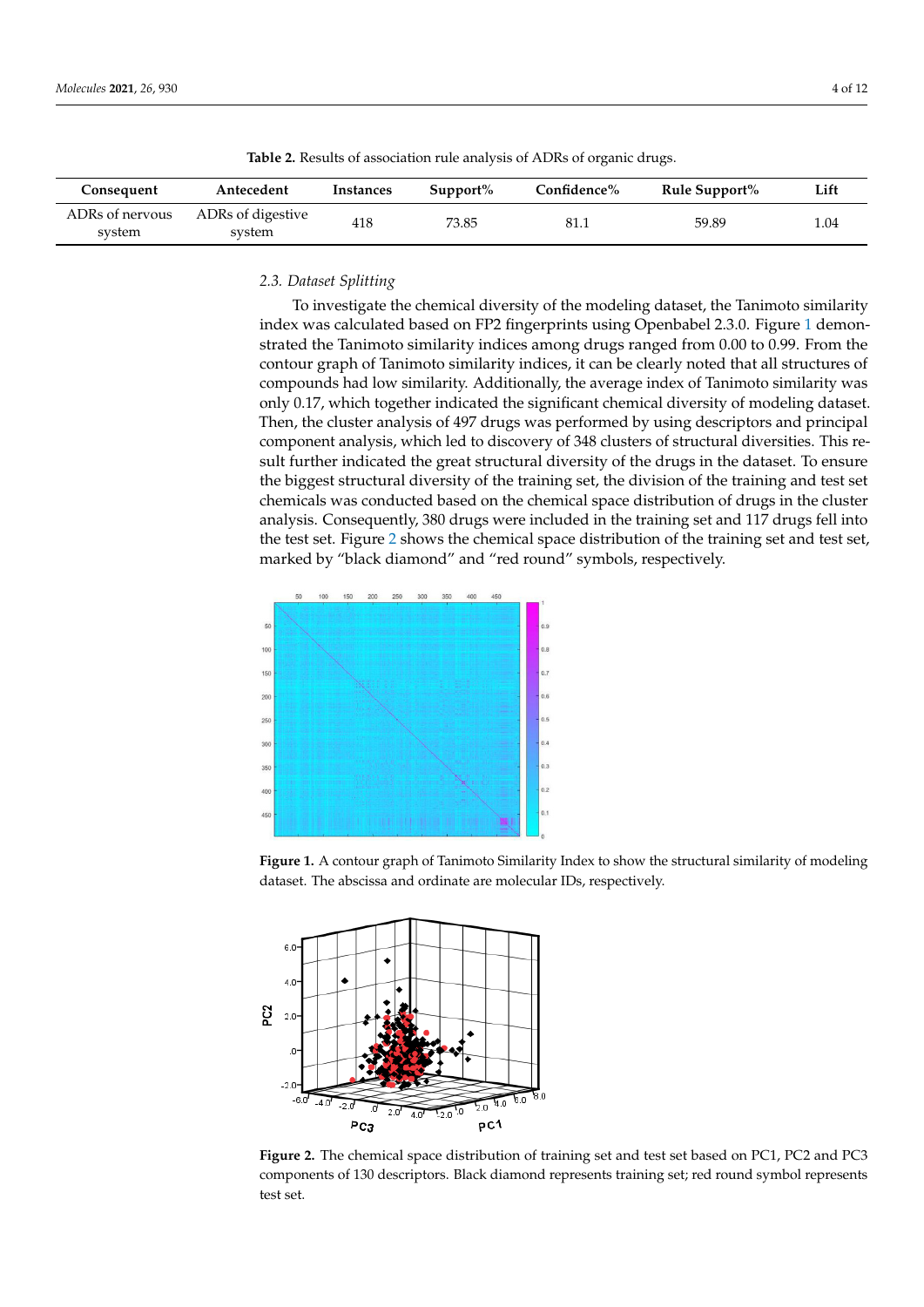## *2.4. SW-LDA Model Results of ADRs of Digestive System*

After a stepwise method combined with an LDA (SW-LDA) process, 12 molecular descriptors were identified as the QSAR model parameters from the above remaining 130 descriptors. The corresponding LDA model was simultaneously derived by these descriptors. The linear discriminant function was as follows:

 $y = 0.078 \times (PEOE_VSA-4) + 3.495 \times PEOE_VSA_FNEG - 3.235 \times vsurf_CPP +$  $0.07 \times$  vsurf\_DD13 - 1.472  $\times$  a\_nP + 0.358  $\times$  MNDO\_LUMO + 0.786  $\times$  reactive + 0.768  $\times$  a\_nI - $0.296 \times$  opr\_violation  $-2.593 \times$  vsurf\_CW1  $-0.007 \times$  SlogP\_VSA5  $-0.105 \times$  vsurf\_IW7 + 6.105

> Table [3](#page-4-0) lists the selected descriptors, tolerance, Wilks' lambda values, variance inflation factor (VIF), F-test values and statistical significance (*p*-value). The statistical significance of all selected descriptors was less than 0.001, showing that they were obvious features in defining ADRs of the digestive system. The tolerance of descriptors was more than 0.1 and VIF was less than 10, indicating no multicollinearity existed among these variables in the LDA model. Table [4](#page-5-0) gives the statistical results of the proposed model. As described in Table [4,](#page-5-0) the obtained LDA model was successful and of good predictive ability. The training accuracy value of 76.58% revealed that the LDA QSAR model can give 76.58% classification accuracy in the training set. The 10-fold cross-validation value of the training set was 72.89% (more than 50%), showing that the developed QSAR LDA model had acceptable stability and predictive ability. Additionally, the predictive accuracy of the test set also reached 72.65%, indicating the good prediction and generalization ability of the LDA model. The sensitivity and specificity of the derived QSAR model were 80.5% and 67.3%, respectively, implying better ability in predicting positive compounds than negative ones. The AUC value of the ROC curve was 81.5%, showing that the LDA model was acceptable in prediction of ADRs of the digestive system and 12 descriptors can be used as the main structural features in defining ADRs of the digestive system.

| Descriptors           | <b>Chemical Meaning</b>                                                                                   | Tolerance | Wilks'<br>Lambda | <b>VIF</b> | F to<br>Remove | Non-<br>Standardized p-Value<br>Coefficient |      |
|-----------------------|-----------------------------------------------------------------------------------------------------------|-----------|------------------|------------|----------------|---------------------------------------------|------|
| PEOE_VSA-4            | Total negative van der Waals<br>surface area                                                              | 0.771     | 0.853            | 1.297      | 71.489         | 0.078                                       | 0.00 |
| PEOE_VSA_FNEG         | Fractional negative van der<br>Waals surface area                                                         | 0.773     | 0.736            | 1.294      | 11.259         | 3.495                                       | 0.00 |
| vsurf CP              | Critical packing parameter                                                                                | 0.697     | 0.745            | 1.435      | 15.798         | $-3.235$                                    | 0.00 |
| vsurf_DD13            | Contact distances of lowest<br>hydrophobic energy                                                         | 0.908     | 0.737            | 1.101      | 11.578         | 0.07                                        | 0.00 |
| $a_nP$                | Number of phosphorus atoms                                                                                | 0.898     | 0.74             | 1.114      | 13.367         | $-1.472$                                    | 0.00 |
| MNDO_LUMO             | The energy (eV) of the lowest<br>unoccupied molecular orbital<br>calculated using the MNDO<br>Hamiltonian | 0.757     | 0.75             | 1.321      | 18.153         | 0.358                                       | 0.00 |
| reactive              | Indicator of the presence of<br>reactive groups                                                           | 0.95      | 0.733            | 1.052      | 9.782          | 0.786                                       | 0.00 |
| a nI                  | Number of iodine atoms                                                                                    | 0.972     | 0.728            | 1.029      | 7.317          | 0.768                                       | 0.00 |
| opr_violation         | The number of violations of<br>Oprea's lead-like test                                                     | 0.418     | 0.739            | 2.392      | 12.911         | $-0.296$                                    | 0.00 |
| vsurf_CW1             | Capacity factor                                                                                           | 0.417     | 0.74             | 2.392      | 13.506         | $-2.593$                                    | 0.00 |
| SlogP_VSA5            | The subdivided surface areas                                                                              | 0.715     | 0.725            | 1.399      | 5.435          | $-0.007$                                    | 0.00 |
| vsurf IW7<br>Constant | Hydrophilic integy moment                                                                                 | 0.946     | 0.723            | 1.057      | 4.663          | $-0.105$<br>6.105                           | 0.00 |

<span id="page-4-0"></span>**Table 3.** Molecular descriptors and the standardized coefficient of the linear discriminant analysis (LDA) model for ADRs of digestive system.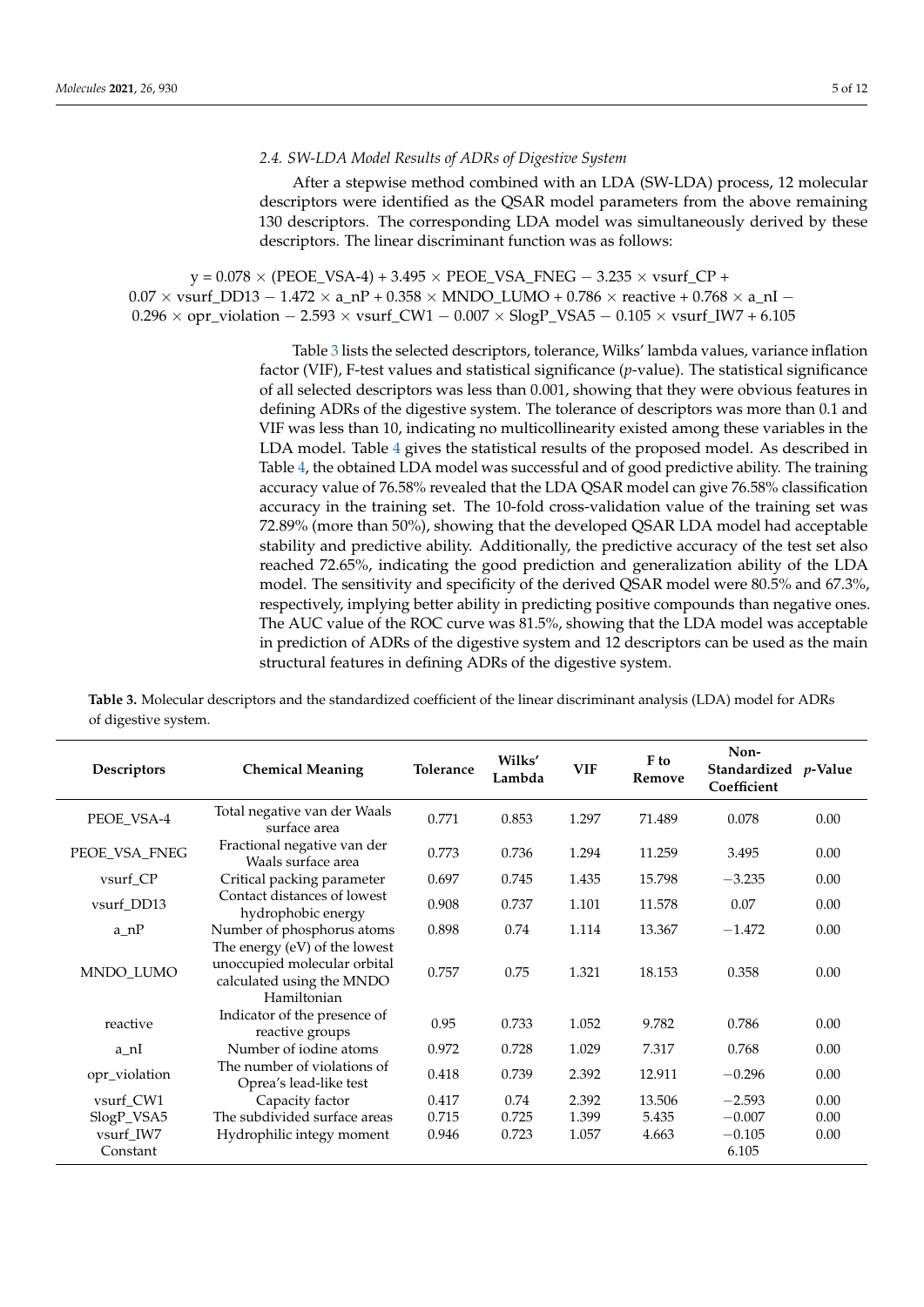<span id="page-5-0"></span>

| <b>OSAR</b><br>Models    |                         | Accuracy<br><b>Training</b><br>Set | Accuracy<br><b>Test Set</b> | Accuracy<br>10-Fold<br>CV  | Total<br>Accuracy          | <b>BACC</b>                     | Sensitivity               | Specificity               | <b>ROC</b><br><b>AUC</b> |
|--------------------------|-------------------------|------------------------------------|-----------------------------|----------------------------|----------------------------|---------------------------------|---------------------------|---------------------------|--------------------------|
| Digestive<br>system      | LDA<br><b>SVM</b><br>DL | 76.58%<br>98.42%<br>87.89%         | 72.65%<br>76.92%<br>78.63%  | 72.89%<br>75.79%<br>78.42% | 75.65%<br>93.36%<br>85.71% | 73.9%<br>97.61%<br>83.73%       | 80.5%<br>99.63%<br>94%    | 67.3%<br>95.58%<br>73.45% | 0.815<br>0.989<br>0.915  |
| <b>Nervous</b><br>system | LDA<br><b>SVM</b><br>DL | 69.21%<br>80.26%<br>82.89%         | 64.1%<br>83.76%<br>81.2%    | 68.68%<br>76.05%<br>73.68% | 68%<br>81.09%<br>82.49%    | $67.4\%$<br>$62.94\%$<br>72.84% | 70.8%<br>95.53%<br>91.75% | 64%<br>30.34%<br>53.93%   | 0.695<br>0.784<br>0.788  |

**Table 4.** The classification performance of the derived QSAR models for ADRs of digestive and nervous systems.

#### *2.5. SW-LDA Model Results of ADRs of Nervous System*

After SW-LDA was performed, the best QSAR model for ADRs of the nervous system was generated with six molecular descriptors based on the same training set of ADRs of the digestive system. The obtained QSAR model was given as follows:

 $y = 0.03 \times (PEOE_VSA+5) - 0.244 \times \text{vsurf}_V/W7 - 0.697 \times \text{std}_V/dm2 + 0.024 \times \text{SMR}_VSA3 3.498 \times Q$  VSA\_FPPOS + 0.153  $\times$  MNDO\_dipole + 1.927

> The selected variables and their chemical meanings, standard coefficients, tolerance and VIF are shown in Table [5.](#page-5-1) The values of tolerance, VIF and significance showed that these six descriptors were significant features in defining ADRs of the nervous system and each of them were independent. Table [5](#page-5-1) lists the statistical results of the proposed model. As described in Table [4,](#page-5-0) the derived QSAR model was of acceptable predictive ability. The QSAR model can give 69.21% variance in ADRs of the nervous system in the training set. The accuracy value of 10-fold cross-validation was 68.68% (more than 50%) and the prediction accuracy for the external test set was 64.1% too, showing that the developed QSAR model was of acceptable stability and predictive ability.

**Table 5.** Molecular descriptors and the standardized coefficient of the LDA model for ADRs of nervous system.

<span id="page-5-1"></span>

| Descriptors | Chemical<br>Meaning                                                 | Tolerance | Wilks'<br>Lambda | <b>VIF</b> | F to<br>Remove | Non-<br>standardized<br>Coefficient | $p$ -Value |
|-------------|---------------------------------------------------------------------|-----------|------------------|------------|----------------|-------------------------------------|------------|
|             | Total positive<br>van der Waals                                     | 0.53      |                  |            |                | 0.03                                |            |
| PEOE_VSA+5  | surface area                                                        |           | 0.932            | 1.887      | 7.712          |                                     | 0.004      |
| vsurf_IW7   | Hydrophilic<br>integy moment                                        | 0.949     | 0.932            | 1.054      | 7.875          | $-0.244$                            | 0.001      |
| std_dim2    | Standard<br>dimension 2                                             | 0.311     | 0.939            | 3.215      | 10.599         | $-0.697$                            | 0.00       |
| SMR_VSA3    | Subdivided<br>surface areas                                         | 0.304     | 0.933            | 3.289      | 8.231          | 0.024                               | 0.00       |
| Q_VSA_FPPOS | Fractional<br>positive polar<br>van der Waals<br>surface area       | 0.917     | 0.925            | 1.091      | 4.821          | $-3.498$                            | 0.00       |
| MNDO_dipole | The dipole<br>moment<br>calculated using<br>the MNDO<br>Hamiltonian | 0.888     | 0.923            | 1.126      | 4.261          | 0.153                               | 0.00       |
| Constant    |                                                                     |           |                  |            |                | 1.927                               |            |

## *2.6. Interpretation of the Descriptors*

It is possible to define some vital structural features governing ADRs of digestive or nervous systems by interpreting the molecular descriptors in the QSAR models based on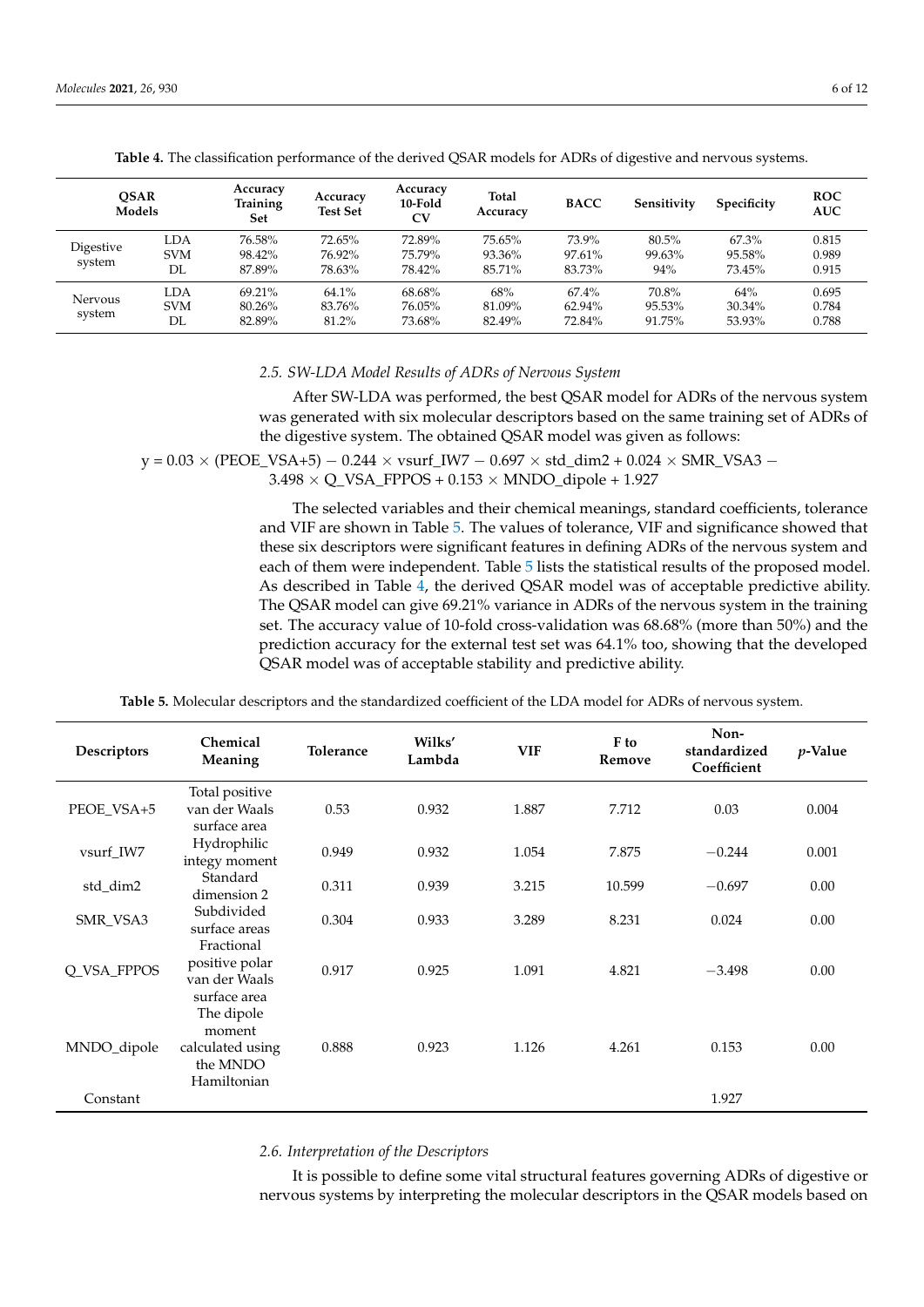the same training set. In the QSAR models of ADRs of digestive and nervous systems, 12 and 6 descriptors for each model were uncovered, respectively. Additionally, vsurf\_IW7 was the same descriptor for two QSAR models, which represents the hydrophilic integy moment that belongs to descriptors of surface area, volume and shape dependent on the structure connectivity and conformation. Here, vsurf\_IW7 negatively contributed to these two ADRs, showing that a higher vsurf\_IW7 may weaken ADRs of digestive and nervous systems. In order to investigate some correlations between descriptors in two QSAR models, the correlation coefficients of their descriptors were calculated and listed in Table [6.](#page-6-0) Of note is that, except for the common descriptor (vsurf\_IW7), no descriptors in two QSAR models were related to each other based on all correlation coefficient values less than 0.75. This result indicated that vsurf\_IW7 was the main factor in defining two ADRs of digestive and nervous systems and other descriptors in two ADR models were independent, especially for descriptors of atom counts and bond counts and physical properties only involved in ADRs of digestive system, including a\_nI, a\_nP, opr\_violation and reactive, and can well distinguish ADRs of the two systems.

**Table 6.** Correlation coefficients of descriptors in two QSAR models of ADRs of digestive and nervous systems.

<span id="page-6-0"></span>

| <b>Descriptors</b> | <b>PEOE</b><br>$VSA+5$ | O VSA<br><b>FPPOS</b> | <b>MNDO</b><br>dipole | $SlogP_$<br>VSA3 | vsurf<br>IW7 | std_<br>dim <sub>2</sub> |
|--------------------|------------------------|-----------------------|-----------------------|------------------|--------------|--------------------------|
| reactive           | 0.127                  | $-0.027$              | 0.058                 | 0.169            | $-0.078$     | 0.129                    |
| a nI               | 0.108                  | 0.056                 | $-0.073$              | 0.075            | $-0.054$     | 0.049                    |
| a nP               | $-0.044$               | 0.166                 | $-0.022$              | 0.036            | $-0.021$     | 0.038                    |
| PEOE VSA-4         | $-0.047$               | 0.173                 | 0.143                 | 0.014            | 0.002        | $-0.018$                 |
| PEOE VSA FNEG      | $-0.071$               | $-0.714$              | $-0.076$              | $-0.244$         | 0.131        | $-0.131$                 |
| opr_violation      | 0.453                  | 0.152                 | $-0.205$              | 0.488            | $-0.109$     | 0.698                    |
| MNDO_LUMO          | $-0.001$               | 0.05                  | $-0.134$              | 0.014            | $-0.007$     | 0.004                    |
| SlogP_VSA5         | 0.253                  | 0.268                 | $-0.131$              | 0.292            | $-0.012$     | 0.412                    |
| vsurf CP           | $-0.263$               | $-0.4$                | $-0.107$              | $-0.203$         | 0.086        | $-0.211$                 |
| vsurf CW1          | $-0.308$               | 0.247                 | 0.23                  | $-0.373$         | $-0.038$     | $-0.591$                 |
| vsurf DD13         | 0.415                  | 0.053                 | $-0.163$              | 0.499            | $-0.008$     | 0.47                     |
| vsurf IW7          | $-0.07$                | $-0.185$              | 0.102                 | $-0.08$          |              | $-0.074$                 |

## *2.7. Results of SVM Models*

The combination of C and  $\gamma$  in RBF kenel function was optimized to derive the best SVM models for ADRs of digestive and nervous systems. The optimum values of C and  $\gamma$  used in the two ADRs models were 150 and 2.5, 150 and 1, together with a maximum 10-fold cross-validation accuracy of 75.79% and 76.05%, respectively. Thereby, the final optimal SVM models for ADRs of digestive and nervous systems were generated as well. As shown in Table [4,](#page-5-0) the SVM model for ADRs of the digestive system gave quite satisfactory results: accuracy<sub>train</sub> of 98.42%, accuracy<sub>cv</sub> of 75.79%, accuracy<sub>test</sub> of 76.92%, sensitivity of 99.63%, specificity of 95.58% and AUC of 98.9%, respectively, exhibiting significantly high prediction and generalization ability in distinguishing ADRs of digestive system of drugs. Additionally, the final optimal SVM model for ADRs of the nervous system produced satisfactory results: accuracy<sub>train</sub> of 80.26%, accuracy<sub>cv</sub> of 76.05%, accuracy<sub>test</sub> of 83.76% and AUC of 78.4%, respectively. Therefore, compared with the LDA models, SVM models can enhance the ability to predict and generalize the ADRs of digestive and nervous systems.

## *2.8. Results of Deep Learning Models*

Similarly, the QSAR models for ADRs of digestive and nervous systems derived by DL were built using the same input variables as used in the above models. Here, we used RapidMiner studio software to perform DL experiments. Table [2](#page-3-0) also lists the prediction ability of final DL models of ADRs of digestive and nervous systems. The final DL model of ADRs of digestive system gave satisfactory results: accuracy $_{\text{train}}$  of 87.89%, accuracy $_{\text{cv}}$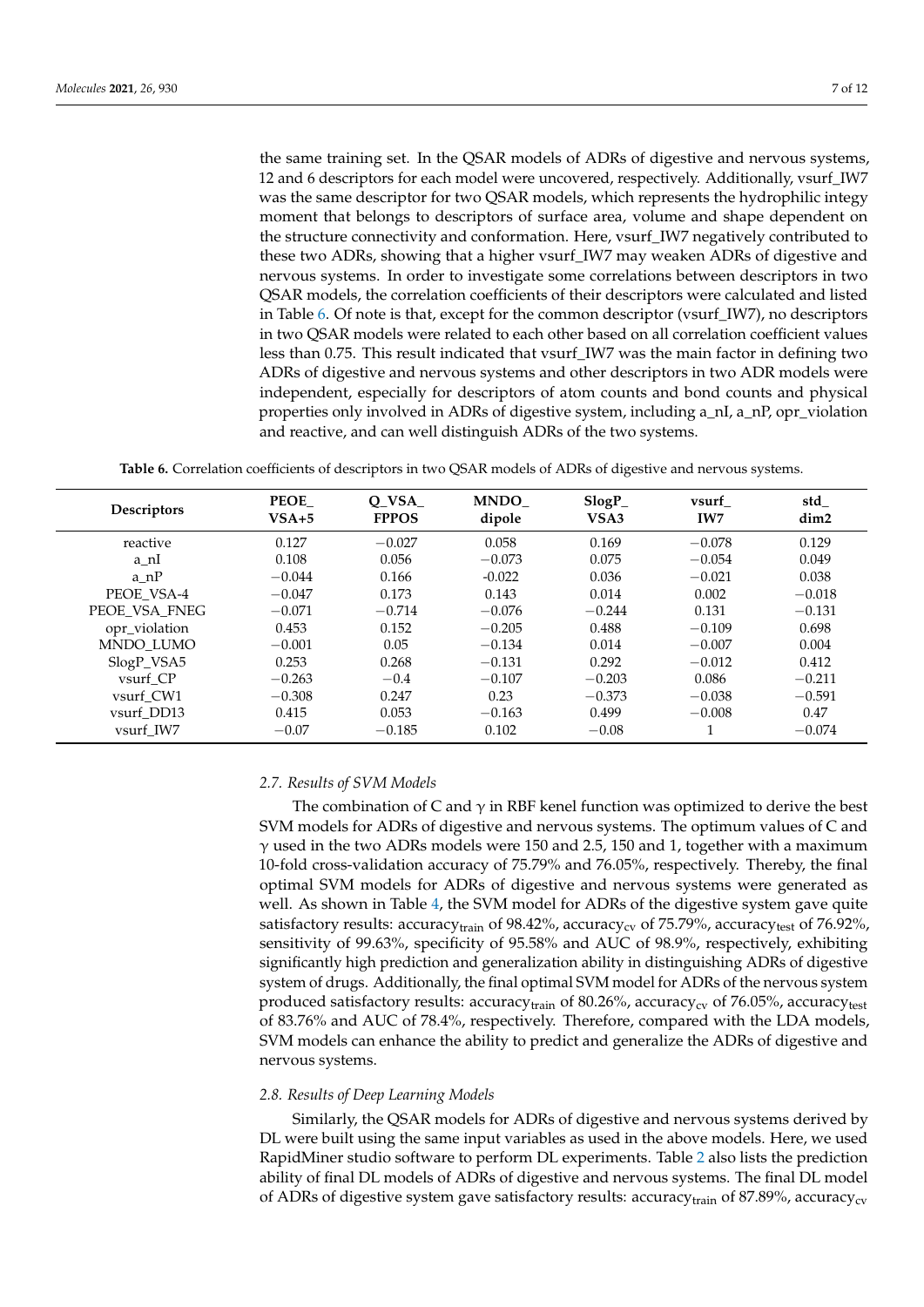of 78.42%, accuracytest of 78.63%, sensitivity of 94%, specificity of 73.45% and AUC of 91.5%, respectively. Additionally, the final DL model of ADRs of the nervous system gave satisfactory results: accuracy<sub>train</sub> of 82.89%, accuracy<sub>cv</sub> of 73.68%, accuracy<sub>test</sub> of 81.2%, sensitivity of 91.75%, specificity of 53.93% and AUC of 78.8%, respectively. Obviously, DL enhanced the accuracy of descriptors in prediction of ADRs of digestive and nervous systems compared with LDA.

## *2.9. Comparison of Different Approaches and Consensus Prediction 2.9. Comparison of Different Approaches and Consensus Prediction*

From the above discussion, three algorithms performed well in prediction of ADRs of From the above discussion, three algorithms performed well in prediction of ADRs digestive and nervous systems based on the same descriptors. Apparently, the performance of SVM in prediction of ADRs of the digestive system outperformed LDA and DL, but in prediction of ADRs of the nervous system, DL was better than SVM from a comprehensive index of ROC curve, as shown in Figure 3, su[gg](#page-7-0)esting different algorithms suit peculiar aspects of some special structures. Thus, it seemed reasonable that a consensus predicted result given by these kinds of QSAR models might be more strict and correct than individual models. Here, a consensus prediction of ADRs of digestive and nervous systems was derived by averaging the predictions for the dataset given by the individual models [\[15\]](#page-11-3). Based on the consensus ADR predictions of 1536 organic compounds with four phase and zero RO5 violations from ChEMBL database by three models, we found that 893 and 654 compounds were computationally identified to cause the above two ADRs, respectively. Among them, 433 compounds were predicted to cause these two ADRs. These results can be seen in the supplementary materials, indicating the significance of initial assessment of ADRs in early drug discovery.

<span id="page-7-0"></span>

**Figure 3.** ROC curves for three ADRs of models on digestive (**a**) and nervous systems (**b**). **Figure 3.** ROC curves for three ADRs of models on digestive (**a**) and nervous systems (**b**).

## **3. Methods and Materials 3. Methods and Materials**

## *3.1. Association Analysis of Common Side Effects of Drugs 3.1. Association Analysis of Common Side Effects of Drugs*

As defined in the SIDER database, ADRs with a frequency of more than 10% were As defined in the SIDER database, ADRs with a frequency of more than 10% were identified as common ADRs and then grouped in seven systematic categories according identified as common ADRs and then grouped in seven systematic categories according to side effects in the human body system, including digestive, nervous, hepatotoxic, urinary, allergy, circulatory and hemopoietic systems. Additionally, we removed non-organic ganic compounds that could not be further analyzed by descriptor calculation, which led compounds that could not be further analyzed by descriptor calculation, which led to an acquisition of 566 organic drugs with common ADRs. Then, to explore the correlations between multiple side effects of organic drugs, an association rule analysis was applied to discover patterns of concurrences of ADRs in the database. Support, confidence and lift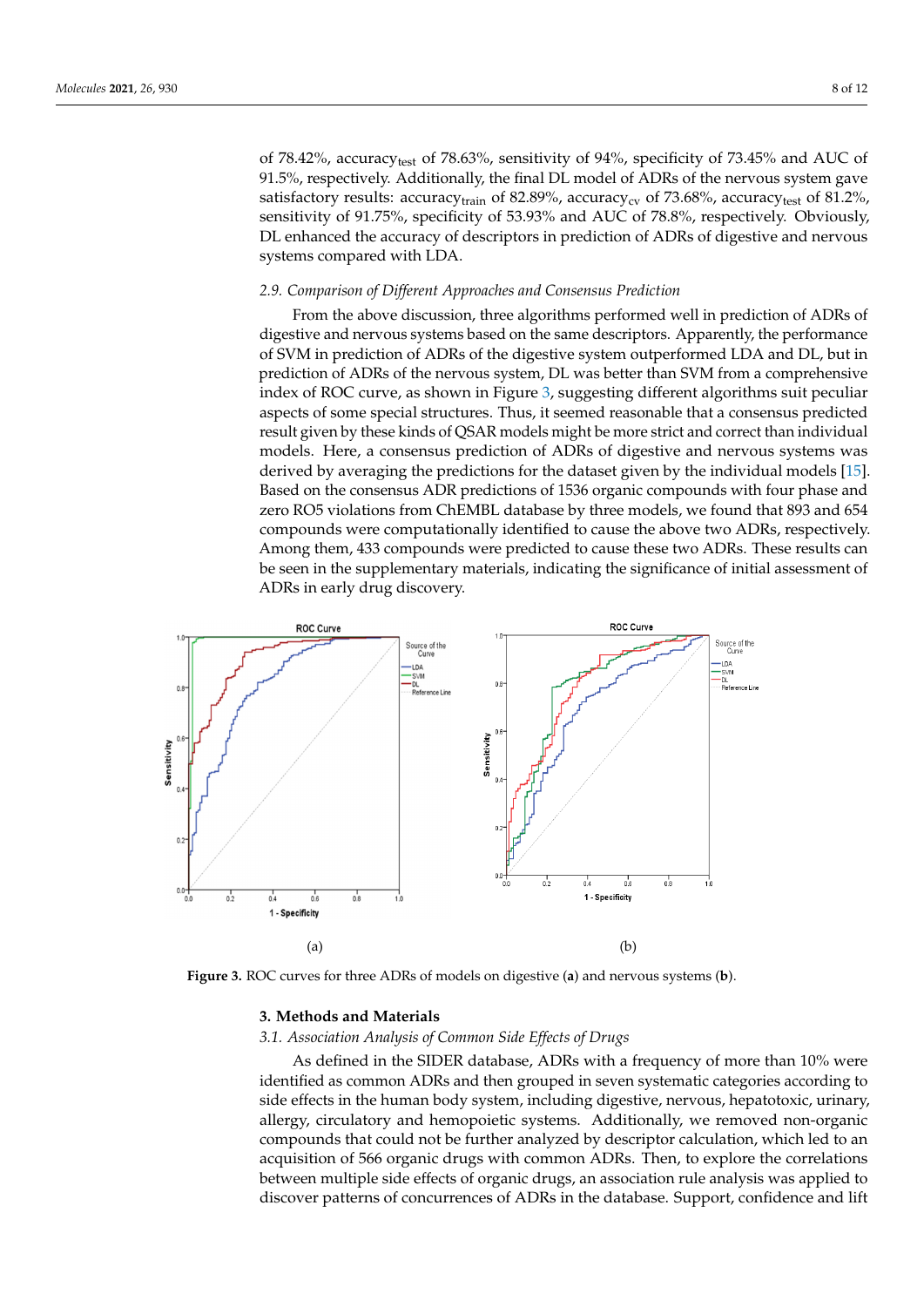are three key measures of interestingness of an association rule. Support is an indicator of rule frequency. Confidence is the probability that consequent B will follow antecedent A. Lift is an indicator of the contribution antecedent A makes to consequent B [\[16\]](#page-11-4). Here, the association algorithm named a priori embedded in the clementine 12 software (SPSS, Inc., Chicago, IL, USA) was performed to search for concurrences of ADRs. The maximum frequent set was fixed to no more than 5, the minimum support and confidence of rules were set to 50% and 80%, respectively.

#### *3.2. Molecular Descriptor Calculation*

First, the molecular structures of 566 organic marketed drugs with common ADRs were downloaded from the Pubchem database based on their names and checked one by one. After removing multi-compound drugs, a total of 497 organic monomer drugs remained. Then, they were put into the Molecular Operating Environment software (MOE2008.10, Chemical Computing Group Inc., Montreal, Canada), to be subjected to the energy minimization of 3D structures. Subsequently, stochastic conformation search was performed to optimize their conformer structures. Then, a total of 327 diverse descriptors of optimized structures were calculated by utilizing the QSAR module of MOE. These 327 descriptors consisted of 184 2D molecular properties, 86 i3D molecular properties and 10 x3D structural information, which may be redundant and irrelevant for QSAR development. Thus, the constant or almost constant descriptors for all molecules were first deleted and then a pairwise correlation analysis was conducted to remove one of inter-correlated descriptors (with a correlation coefficient value greater than 0.95) [\[17\]](#page-11-5). Finally, a total set of 130 descriptors remained and was used for QSAR modeling.

### *3.3. Data Splitting*

To investigate the chemical diversity of the whole dataset, the Tanimoto similarity index was calculated based on FP2 fingerprints using Openbabel 2.3.0 [\[18\]](#page-11-6). The Tanimoto similarity coefficient is the atomic pair shared between two molecules divided by all their atomic pairs, defined as  $c/(a + b + c)$ . The variable c is the number of atomic pairs of the two compounds, and a and b are the numbers of their unique atomic pairs. To obtain reliable QSAR models, the data set was split into a training set and a test set by a range ratio of 3:1~4:1. The training set was used to construct QSAR models, and the test set was used as an external validation of derived models. To ensure the training set spanned the whole descriptor space and kept a balance distribution of the chemicals in two data sets [\[19\]](#page-11-7), the cluster analysis of dataset was further investigated using the QuaSAR-Cluster module in MOE, which calculated the descriptor average vector x0 and covariance matrix S based on principal component analysis to assign similar molecules to one cluster.

#### *3.4. QSAR Model Approach*

#### 3.4.1. Stepwise Linear Discriminant Analysis

LDA is one of the data dimensionality reduction and classification techniques widely used in QSAR modeling. The basic idea of the LDA algorithm is to project the data in low dimensions, so that the projection centers of the same type of data are as close as possible, and the projection centers of different types of data are as far apart as possible [\[20\]](#page-11-8). Feature selection is one important step for development of QSAR models. In this study, a stepwise method combined with LDA (SW-LDA) was conducted to derive the QSAR models and mine significant features in defining ADRs of drugs, which used F-test to eliminate redundant variables at each stage of the descriptor selection. Here, we used the default set of F values (Fmax = 3.84 and Fmin = 2.71) in the SW-LDA algorithm embedded in Clementine 12.

## 3.4.2. Support Vector Machine (SVM)

SVM is a very classic and efficient classification and regression algorithm proposed by Vapnik et al. in 1998 [\[21\]](#page-11-9). Compared with the current mainstream deep neural network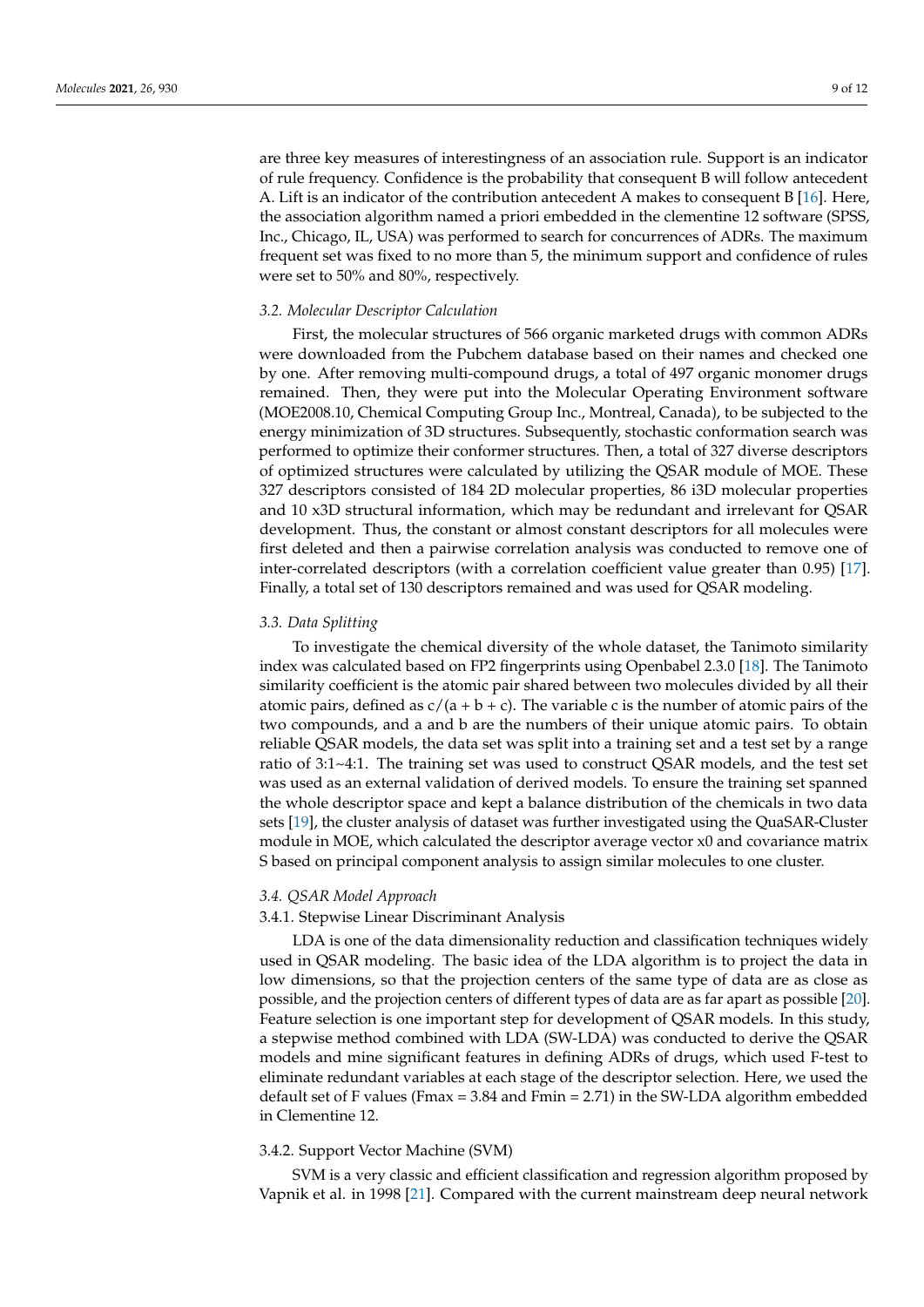technology, the SVM algorithm has certain advantages in solving small sample, nonlinear and high-dimensional feature data pattern recognition problems. The core idea of the SVM algorithm is to find the optimal classification surface (also called the hyperplane) between the two classes. SVM uses kernel functions such as the radial basis function (RBF), spline and Bessel for nonlinear transformation of the input space. Here, the RBF kernel in the SVM algorithm embedded in Clementine 12 was performed to derived non-linear models [\[22\]](#page-11-10).

### 3.4.3. Deep Learning (DL)

Deep learning is based on a multi-layer feed-forward artificial neural network that is trained with stochastic gradient descent using back-propagation [\[23\]](#page-11-11). The network can contain a large number of hidden layers consisting of nervous with tanh, rectifier or maxout activation functions [\[24\]](#page-11-12). Advanced features such as adaptive learning rate, rate annealing, momentum training, dropout and L1 or L2 regularization enable high predictive accuracy. Each compute node trains a copy of the global model parameters on its local data with multi-threading (asynchronously), and contributes periodically to the global model via model averaging across the network. Here, the DL algorithm embedded in the RapidMiner studio software (education version, RapidMiner, Inc., Boston, MA, USA) was conducted to derive QSAR models by using the maxout activation function.

### *3.5. Performance Evaluation*

Then, to evaluate the predictive ability and reliability of QSAR models, widely applied internal and external validations, such as the 10-fold cross-validation and the test set validation, were applied. In the 10-fold cross-validation, the training set is randomly divided into ten equal subsets. Each time, one of the ten subsets is used as the validation set and the other nine subsets are put together to build a model. Then the average error across all ten trials is computed. Further, four important evaluation indicators for performance of QSAR models, including accuracy (ACC), balanced accuracy (BACC), sensitivity (SE), and specificity (SP), were calculated as follows [\[25\]](#page-11-13).

$$
ACC = (TP + TN) / (TP + TN + FP + FN),
$$
  
\n
$$
SE = TP / (TP + FN),
$$
  
\n
$$
SP = TN / (TN + FP),
$$
  
\n
$$
BACC = (SE + SP) / 2,
$$

where TP, TN, FP and FN represent the number of true positive, true negative, false positive and false negative ones, respectively. Additionally, the receiver operating characteristic (ROC) curve was performed to evaluate QSAR models with a more global and unbiased evaluation, which is a comprehensive index reflecting sensitivity and specificity [\[26\]](#page-11-14). The ROC curve is a graphical plot of the sensitivity or true positive rate against the false positive rate (1-specificity), which can be quantitatively described by the area under the curve (AUC). The larger the AUC, the higher the diagnostic accuracy.

#### *3.6. Model Application*

To investigate ADRs of digestive and nervous systems of other drugs, we applied these models in prediction of 1536 organic compounds with four phase and zero RO5 violations in the ChEMBL database [\[27\]](#page-11-15), respectively. To obtain more strict and correct results, a consensus prediction of ADRs of digestive and nervous systems was derived by all three models, respectively.

#### **4. Conclusions**

In this study, the association rule analysis was initially used to discover patterns of concurrences of ADRs of 566 marketed organic drugs in the SIDER database. Then, three QSAR modeling algorithms, LDA, SVM and DL, were successfully used to derive models of ADRs of digestive and nervous systems and identified key structural features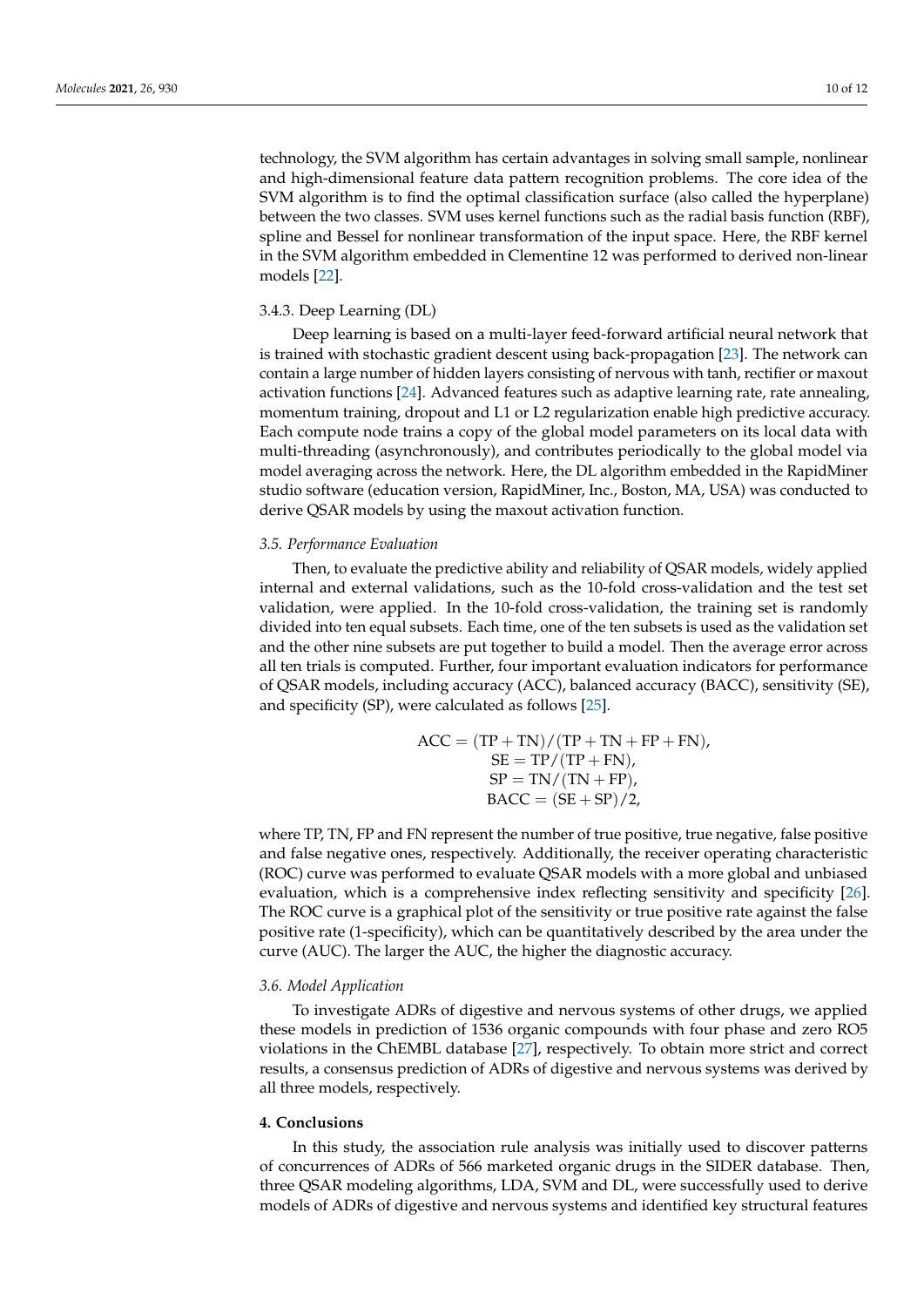in defining these ADRs of organic drugs based on 497 marketed organic monomer drugs. Satisfactory results were obtained as follows. First, ADRs of digestive and nervous systems often occurred at the same time with the rule support of about 60% and confidence of about 81%, indicating these two ADRs co-occurred very frequently in adverse drug events. Second, QSAR models derived by LDA, SVM and DL were good tools for screening ADRs of digestive and nervous systems, which gave the ROC AUC values of 81.5%, 98.9%, 91.5%, 69.5%, 78.4% and 78.8% in discriminating ADRs of digestive and nervous systems, respectively. The vsurf\_IW7 was the same descriptor for two QSAR models, which may be responsible for two ADRs of digestive and nervous systems. Other descriptors in two ADR models were independent, especially for descriptors of atom counts and bond counts and physical properties only involved in ADRs of the digestive system, including a\_nI, a\_nP, opr\_violation and reactive, and can well distinguish these two ADRs. Then, these models were applied to investigate ADRs of digestive and nervous systems of 1536 organic compounds with four phase and zero RO5 violations from the ChEMBL database. Based on the consensus ADR predictions of models, among 1536 organic compounds 58.1% and 42.6% of compounds were computationally identified to cause such two ADRs, respectively, indicating the significance of initial assessment of ADRs in early drug discovery.

**Supplementary Materials:** The following are available online: ADRs predictions of 1536 organic compounds with four phase and zero rule-of-five (RO5) violations from the ChEMBL database.

**Author Contributions:** Conceptualization, Z.Y.; methodology, M.C.; software, Y.G.; validation, M.C.; data curation, M.C.; writing—original draft preparation, M.C.; writing—review and editing, C.L. and Z.Y.; funding acquisition, C.L. All authors have read and agreed to the published version of the manuscript.

**Funding:** This work is supported by Fujian Provincial Natural Science fund of China (2019J01347) and National Natural Science Foundation programs of China (U1705286, 81230087 and 81973751).

**Data Availability Statement:** The data presented in this study are available within the article and in supplementary materials.

**Acknowledgments:** We thank RapidMiner, Inc. for the education version of the RapidMiner studio tool. We also thank all who offered resources used in this study.

**Conflicts of Interest:** The authors declare no conflict of interest.

**Sample Availability:** Not applicable.

#### **References**

- <span id="page-10-0"></span>1. Michael, K.; Ivica, L.; Juhl, J.L.; Peer, B. The SIDER database of drugs and side effects. *Nucleic Acids Res.* **2016**, *44*, D1075–D1079.
- <span id="page-10-1"></span>2. DrugBank. Available online: <https://www.drugbank.ca/> (accessed on 10 May 2019).
- <span id="page-10-2"></span>3. Watkins, P.B. Insight into hepatotoxicity: The troglitazone experience. *Hepatology* **2005**, *41*, 229–230. [\[CrossRef\]](http://doi.org/10.1002/hep.20598)
- <span id="page-10-3"></span>4. Kuna, L.; Bozic, I.; Kizivat, T.; Bojanic, K.; Mrso, M.; Kralj, E.; Smolic, R.; Wu, G.Y.; Smolic, M. Models of drug induced liver injury (DILI)—Current issues and future perspectives. *Curr. Drug Metab.* **2018**, *19*, 830–838. [\[CrossRef\]](http://doi.org/10.2174/1389200219666180523095355)
- <span id="page-10-4"></span>5. Hosey, C.M.; Benet, L.Z. Experimental ADME and Toxicology. In *Comprehensive Medicinal Chemistry III*, 3rd ed.; Chackalamannil, S., Rotella, D., Ward, S., Eds.; Elsevier: Amsterdam, The Netherland, 2017.
- <span id="page-10-5"></span>6. FDA. *Guidance for industry integrated summaries of effectiveness and safety: Location within the common technical document*; FDA: Rockville, MD, USA, 2009; pp. 532–536.
- <span id="page-10-6"></span>7. Walker, R.M.; McElligott, T.F. Furosemide induced hepatotoxicity. *J. Pathol.* **1981**, *135*, 301–314. [\[CrossRef\]](http://doi.org/10.1002/path.1711350407) [\[PubMed\]](http://www.ncbi.nlm.nih.gov/pubmed/7328448)
- <span id="page-10-7"></span>8. Markovic, M.; Zur, M.; Fine-Shamir, N.; Haimov, E.; González-Álvarez, I.; Dahan, A. Segmental-dependent solubility and permeability as key factors guiding controlled release drug product development. *Pharmaceutics* **2020**, *12*, 295. [\[CrossRef\]](http://doi.org/10.3390/pharmaceutics12030295)
- <span id="page-10-8"></span>9. Lo Piparo, E.; Fratev, F.; Lemke, F.; Mazzatorta, P.; Smiesko, M.; Fritz, J.I.; Benfenati, E. QSAR models for Daphnia magna toxicity prediction of benzoxazinone allelochemicals and their transformation products. *J. Agric. Food Chem.* **2016**, *54*, 1111–1115. [\[CrossRef\]](http://doi.org/10.1021/jf050918f)
- <span id="page-10-9"></span>10. Zhao, P.; Liu, B.; Wang, C. Hepatotoxicity evaluation of traditional Chinese medicines using a computational molecular model. *Clin. Toxicol.* **2017**, *55*, 996–1000. [\[CrossRef\]](http://doi.org/10.1080/15563650.2017.1333123)
- <span id="page-10-10"></span>11. Huang, S.H.; Tung, C.W.; Fülöp, F.; Li, J.H. Developing a qsar model for hepatotoxicity screening of the active compounds in traditional Chinese medicines. *Food Chem Toxicol.* **2015**, *78*, 71–77. [\[CrossRef\]](http://doi.org/10.1016/j.fct.2015.01.020)